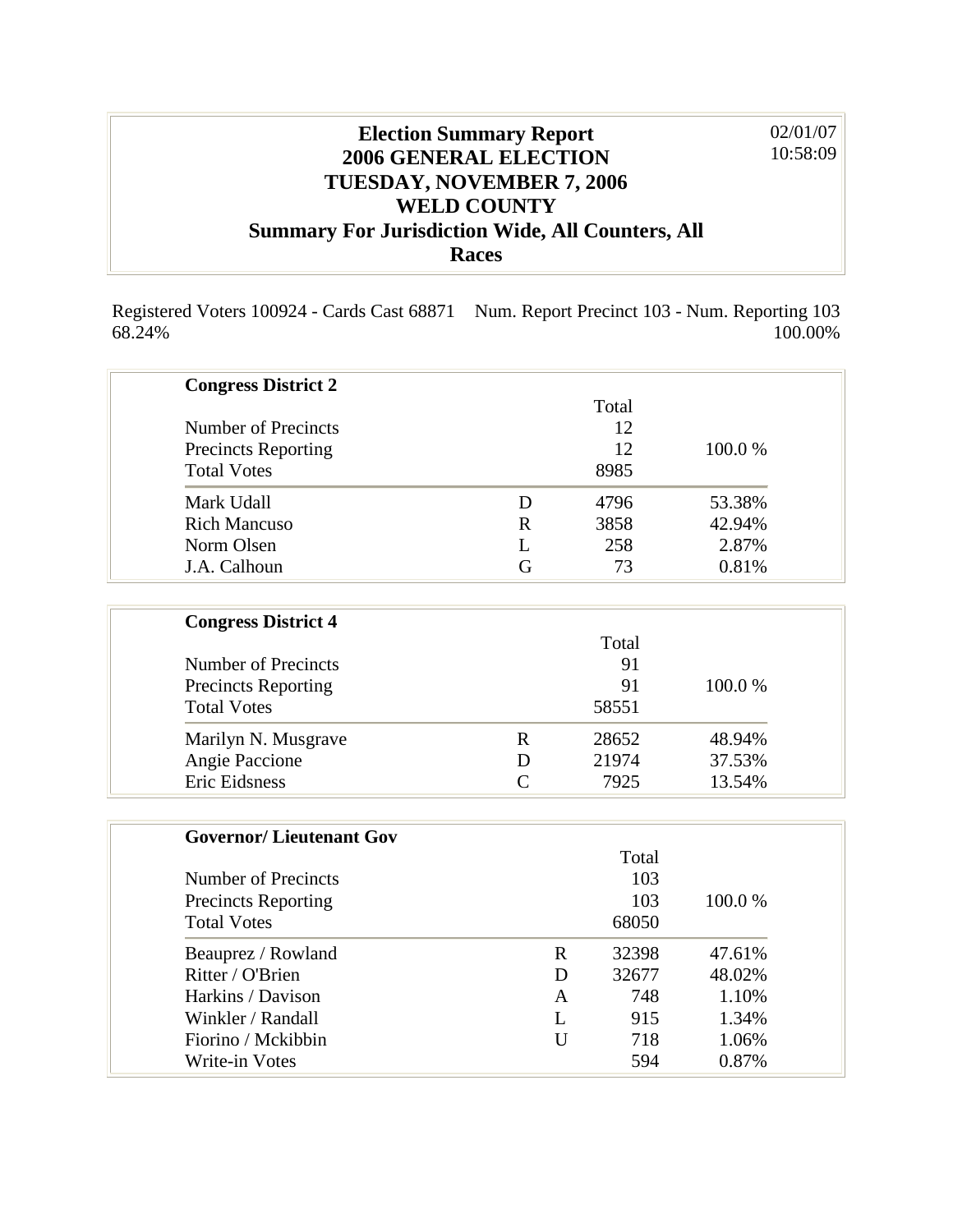| <b>Secretary of State</b>                        |             |              |         |
|--------------------------------------------------|-------------|--------------|---------|
|                                                  |             | Total        |         |
| Number of Precincts                              |             | 103          |         |
| <b>Precincts Reporting</b><br><b>Total Votes</b> |             | 103<br>65768 | 100.0%  |
|                                                  |             |              |         |
| Ken Gordon                                       | D           | 26539        | 40.35%  |
| Mike Coffman                                     | $\mathbf R$ | 39229        | 59.65%  |
| <b>State Treasurer</b>                           |             |              |         |
|                                                  |             | Total        |         |
| Number of Precincts                              |             | 103          |         |
| <b>Precincts Reporting</b>                       |             | 103          | 100.0%  |
| <b>Total Votes</b>                               |             | 65286        |         |
| Mark Hillman                                     | $\mathbf R$ | 37203        | 56.98%  |
| Cary Kennedy                                     | D           | 28083        | 43.02%  |
|                                                  |             |              |         |
| <b>Attorney General</b>                          |             | Total        |         |
| <b>Number of Precincts</b>                       |             | 103          |         |
| <b>Precincts Reporting</b>                       |             | 103          | 100.0%  |
| <b>Total Votes</b>                               |             | 65214        |         |
| Fern O'Brien                                     | D           | 23262        | 35.67%  |
| John Suthers                                     | $\mathbf R$ | 39086        | 59.93%  |
| Dwight K. Harding                                | L           | 2866         | 4.39%   |
| <b>Board of Edu CD 2</b>                         |             |              |         |
|                                                  |             | Total        |         |
| Number of Precincts                              |             | 12           |         |
| <b>Precincts Reporting</b>                       |             | 12           | 100.0%  |
| <b>Total Votes</b>                               |             | 5820         |         |
| Evie Hudak                                       | D           | 5820         | 100.00% |
|                                                  |             |              |         |
| <b>Board of Edu CD 4</b>                         |             | Total        |         |
| Number of Precincts                              |             | 91           |         |
| <b>Precincts Reporting</b>                       |             | 91           | 100.0%  |
| <b>Total Votes</b>                               |             | 56663        |         |
| Tom Griggs                                       | D           | 21988        | 38.80%  |
|                                                  |             |              |         |

**CU Regant At Large**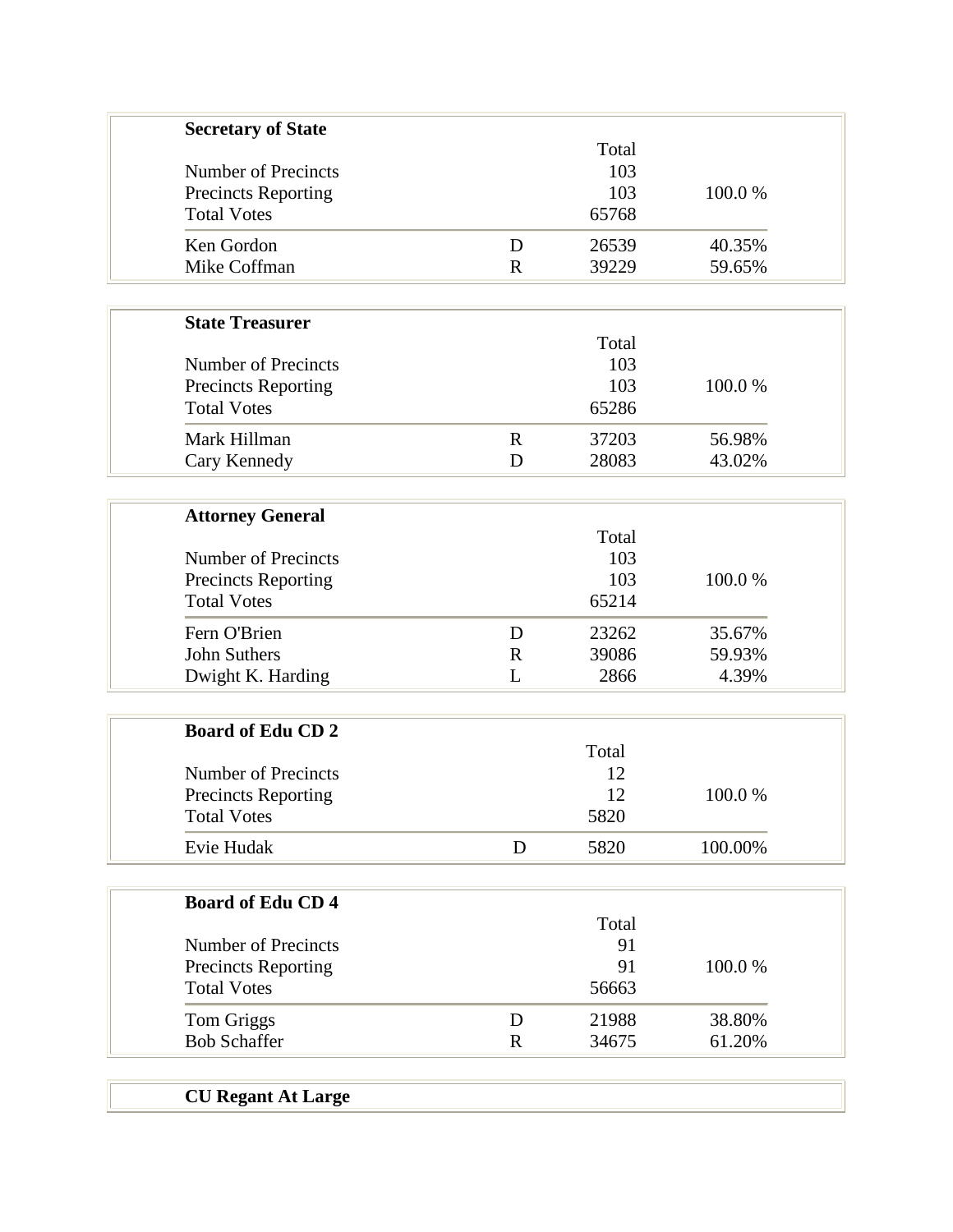|                                   |              | Total |        |
|-----------------------------------|--------------|-------|--------|
| <b>Number of Precincts</b>        |              | 103   |        |
| <b>Precincts Reporting</b>        |              | 103   | 100.0% |
| <b>Total Votes</b>                |              | 63338 |        |
| Stephen C. Ludwig                 | D            | 23076 | 36.43% |
| <b>Brian Davidson</b>             | $\mathbf R$  | 32197 | 50.83% |
| Daniel Ong                        | L            | 1670  | 2.64%  |
| Douglas Campbell                  | $\mathbf{A}$ | 3345  | 5.28%  |
| Marcus C. McCarty                 | U            | 3050  | 4.82%  |
|                                   |              |       |        |
| <b>State Senate - District 13</b> |              |       |        |
|                                   |              | Total |        |
| Number of Precincts               |              | 69    |        |
| <b>Precincts Reporting</b>        |              | 69    | 100.0% |
| <b>Total Votes</b>                |              | 42339 |        |
| Solomon Little Owl                | D            | 17035 | 40.23% |
| Scott W. Renfroe                  | $\mathbf R$  | 25304 | 59.77% |
|                                   |              |       |        |
| <b>State Rep - District 33</b>    |              |       |        |
|                                   |              | Total |        |
| Number of Precincts               |              | 1     |        |
| <b>Precincts Reporting</b>        |              | 1     | 100.0% |
| <b>Total Votes</b>                |              | 20    |        |
| Dianne Primavera                  | D            | 14    | 70.00% |
| <b>Bill Berens</b>                | $\mathbf R$  | 6     | 30.00% |
|                                   |              |       |        |
| <b>State Rep - District 48</b>    |              |       |        |
|                                   |              | Total |        |
| Number of Precincts               |              | 44    |        |
| <b>Precincts Reporting</b>        |              | 44    | 100.0% |
| <b>Total Votes</b>                |              | 31810 |        |
| Glenn Vaad                        | $\mathbf R$  | 18335 | 57.64% |
| Michael P. Dugan                  | D            | 13475 | 42.36% |
|                                   |              |       |        |
| <b>State Rep - District 49</b>    |              |       |        |
|                                   |              | Total |        |
| Number of Precincts               |              | 6     |        |
| <b>Precincts Reporting</b>        |              | 6     | 100.0% |
| <b>Total Votes</b>                |              | 4769  |        |
| Sue Radford                       | D            | 1986  | 41.64% |
| Kevin Lundberg                    | $\mathbb{R}$ | 2783  | 58.36% |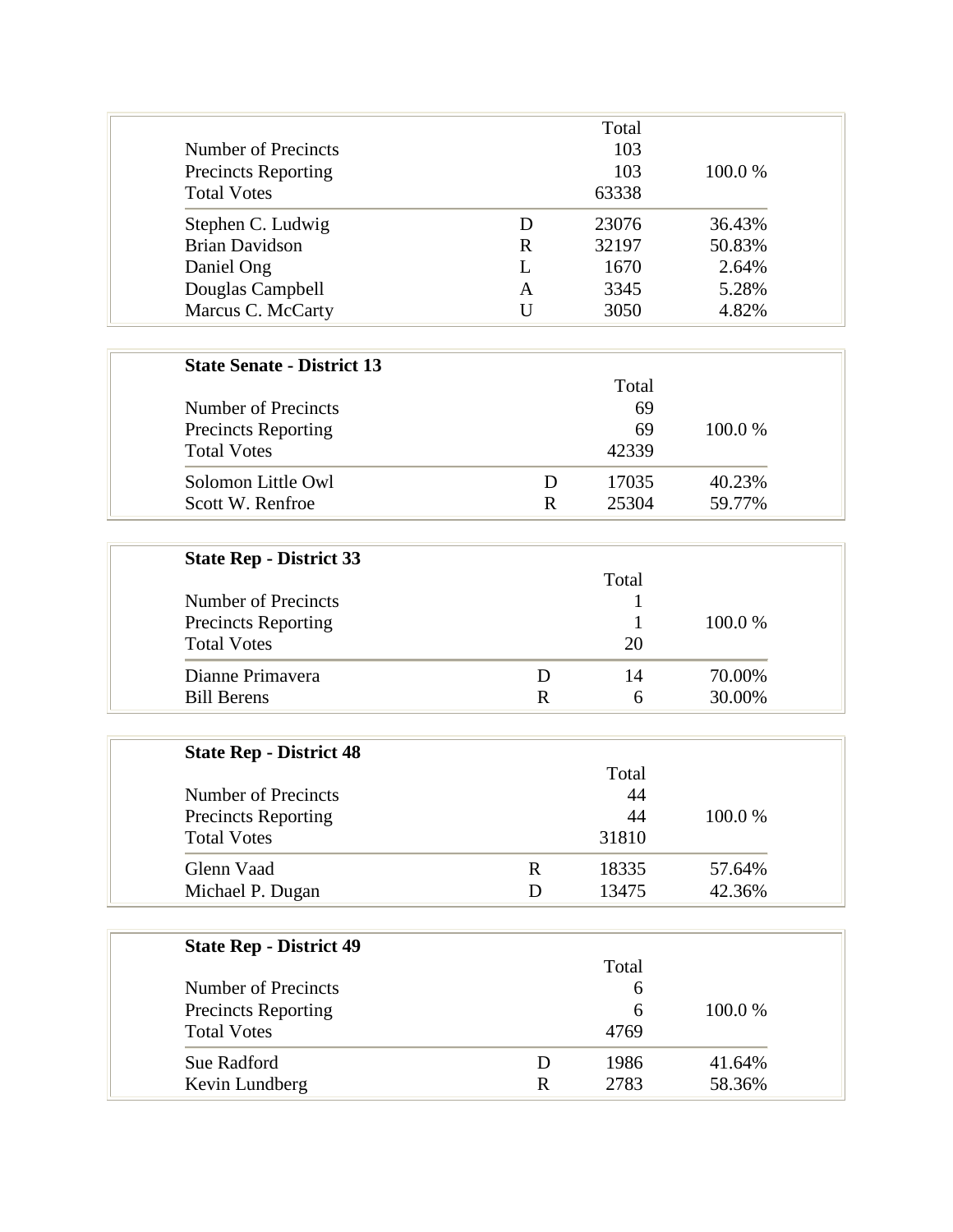|   | Total |         |
|---|-------|---------|
|   | 28    |         |
|   | 28    | 100.0 % |
|   | 15256 |         |
|   | 8947  | 58.65%  |
| R | 6309  | 41.35%  |
|   |       |         |

| <b>State Rep - District 65</b> |       |         |
|--------------------------------|-------|---------|
|                                | Total |         |
| Number of Precincts            | 24    |         |
| <b>Precincts Reporting</b>     | 24    | 100.0 % |
| <b>Total Votes</b>             | 10263 |         |
| Jerry Sonnenberg               | 10263 | 100.00% |

| <b>Court Appeals - Carparelli</b> |       |         |
|-----------------------------------|-------|---------|
|                                   | Total |         |
| Number of Precincts               | 103   | 100.0 % |
| <b>Precincts Reporting</b>        | 103   |         |
| <b>Total Votes</b>                | 57960 |         |
| YES                               | 40287 | 69.51%  |
| NO.                               | 17673 | 30.49%  |

| <b>Court Appeals - Davidson</b> |       |         |
|---------------------------------|-------|---------|
|                                 | Total |         |
| Number of Precincts             | 103   |         |
| <b>Precincts Reporting</b>      | 103   | 100.0 % |
| <b>Total Votes</b>              | 57768 |         |
| <b>YES</b>                      | 39834 | 68.96%  |
| N <sub>O</sub>                  | 17934 | 31.04%  |

| <b>Court Appeals - Loeb</b> |       |         |
|-----------------------------|-------|---------|
|                             | Total |         |
| Number of Precincts         | 103   |         |
| <b>Precincts Reporting</b>  | 103   | 100.0 % |
| <b>Total Votes</b>          | 57338 |         |
| <b>YES</b>                  | 38665 | 67.43%  |
| NO.                         | 18673 | 32.57%  |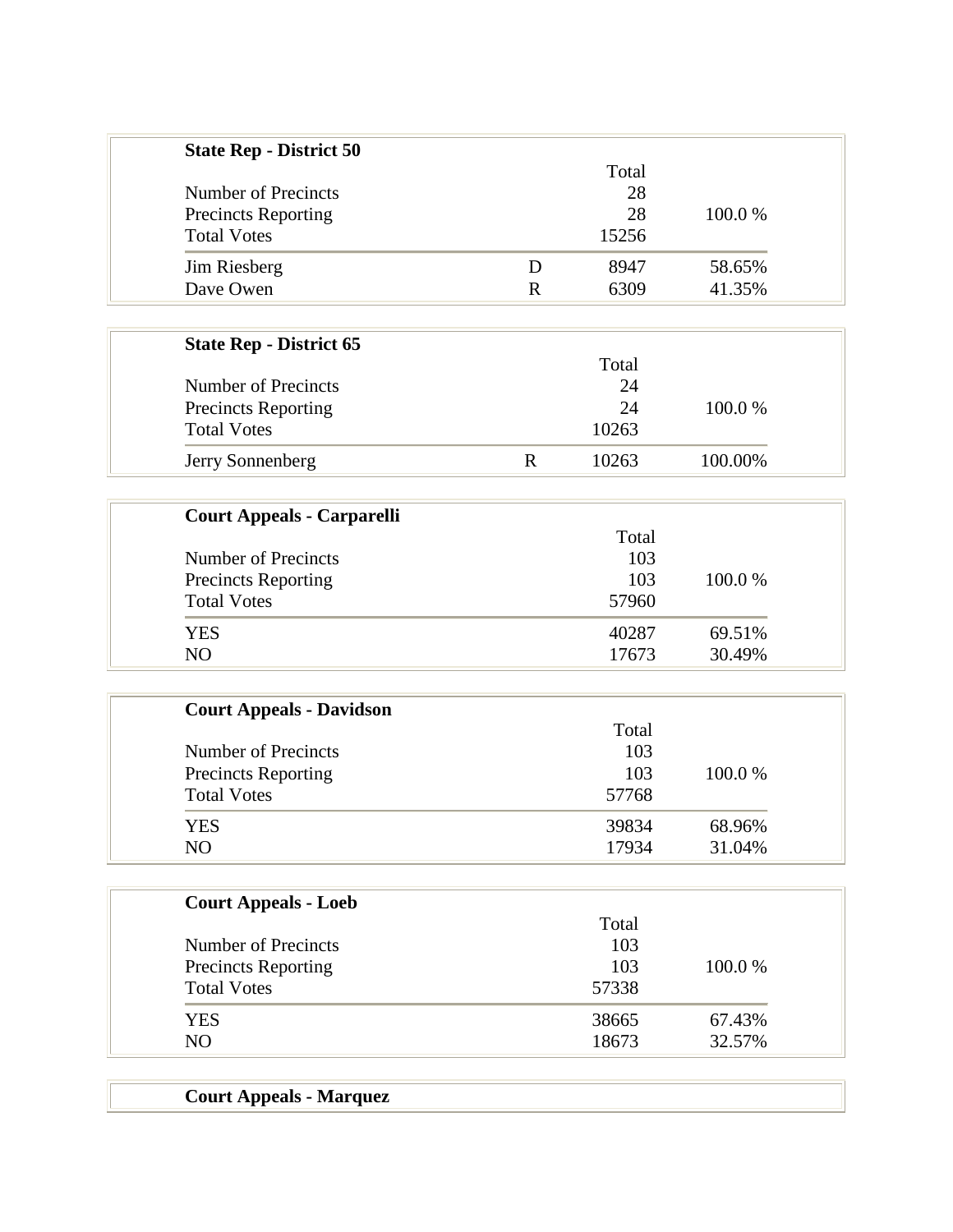| Number of Precincts<br>Precincts Reporting | Total<br>103<br>103 | 100.0 % |
|--------------------------------------------|---------------------|---------|
| <b>Total Votes</b>                         | 57624               |         |
| <b>YES</b>                                 | 36454               | 63.26%  |
| N <sub>O</sub>                             | 21170               | 36.74%  |

| <b>Court Appeals - Russel</b> |       |         |
|-------------------------------|-------|---------|
|                               | Total |         |
| Number of Precincts           | 103   |         |
| <b>Precincts Reporting</b>    | 103   | 100.0 % |
| <b>Total Votes</b>            | 57402 |         |
| YES.                          | 40152 | 69.95%  |
| NO                            | 17250 | 30.05%  |

| <b>District Judge - Gutierrez</b> |       |         |
|-----------------------------------|-------|---------|
|                                   | Total |         |
| Number of Precincts               | 103   |         |
| <b>Precincts Reporting</b>        | 103   | 100.0 % |
| <b>Total Votes</b>                | 58304 |         |
| YES.                              | 40133 | 68.83%  |
| N <sub>O</sub>                    | 18171 | 31.17%  |

| District Judge - Hartmann  |       |         |
|----------------------------|-------|---------|
|                            | Total |         |
| Number of Precincts        | 103   |         |
| <b>Precincts Reporting</b> | 103   | 100.0 % |
| <b>Total Votes</b>         | 57699 |         |
| YES.                       | 41407 | 71.76%  |
| NO                         | 16292 | 28.24%  |

| <b>County Judge - Karowsky</b> |       |         |
|--------------------------------|-------|---------|
|                                | Total |         |
| Number of Precincts            | 103   |         |
| <b>Precincts Reporting</b>     | 103   | 100.0 % |
| <b>Total Votes</b>             | 58802 |         |
| YES.                           | 42697 | 72.61%  |
| NO                             | 16105 | 27.39%  |

| <b>County Judge - Unfug</b> |      |
|-----------------------------|------|
|                             | dtai |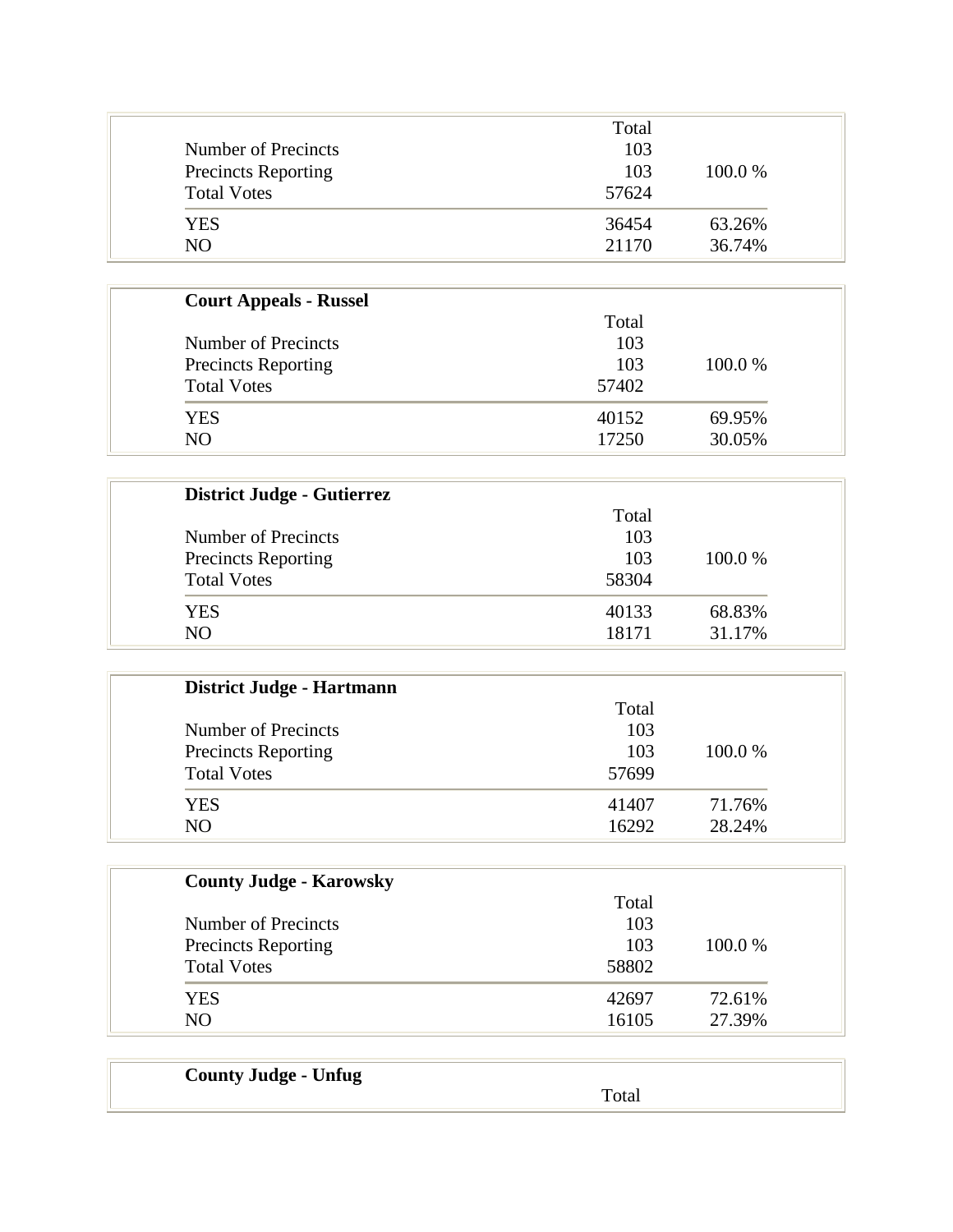| Number of Precincts<br><b>Precincts Reporting</b><br><b>Total Votes</b> | 103<br>103<br>57914 | 100.0 % |
|-------------------------------------------------------------------------|---------------------|---------|
| YES                                                                     | 38173               | 65.91%  |
| NO                                                                      | 19741               | 34.09%  |

| <b>Commissioner At Large</b> |   |       |         |
|------------------------------|---|-------|---------|
|                              |   | Total |         |
| Number of Precincts          |   | 103   |         |
| <b>Precincts Reporting</b>   |   | 103   | 100.0 % |
| <b>Total Votes</b>           |   | 63742 |         |
| Bill Garcia                  | R | 36069 | 56.59%  |
| Duane J. Leise               | Ð | 27673 | 43.41%  |

| <b>Commissioner District 2</b> |   |       |        |
|--------------------------------|---|-------|--------|
|                                |   | Total |        |
| Number of Precincts            |   | 34    |        |
| <b>Precincts Reporting</b>     |   | 34    | 100.0% |
| <b>Total Votes</b>             |   | 24661 |        |
| Rich Lopez                     | Ð | 7581  | 30.74% |
| Douglas Rademacher             | R | 13411 | 54.38% |
| <b>Sharon Socher</b>           | U | 3669  | 14.88% |

| <b>Clerk &amp; Recorder</b> |   |       |         |
|-----------------------------|---|-------|---------|
|                             |   | Total |         |
| Number of Precincts         |   | 103   |         |
| <b>Precincts Reporting</b>  |   | 103   | 100.0 % |
| <b>Total Votes</b>          |   | 55093 |         |
| Steve Moreno                | R | 55093 | 100.00% |

| Assessor                   |       |         |
|----------------------------|-------|---------|
|                            | Total |         |
| Number of Precincts        | 103   |         |
| <b>Precincts Reporting</b> | 103   | 100.0 % |
| <b>Total Votes</b>         | 52659 |         |
| Chris M. Woodruff          | 52659 | 100.00% |

| <b>Sheriff</b>             |       |         |
|----------------------------|-------|---------|
|                            | Total |         |
| Number of Precincts        | 103   |         |
| <b>Precincts Reporting</b> | 103   | 100.0 % |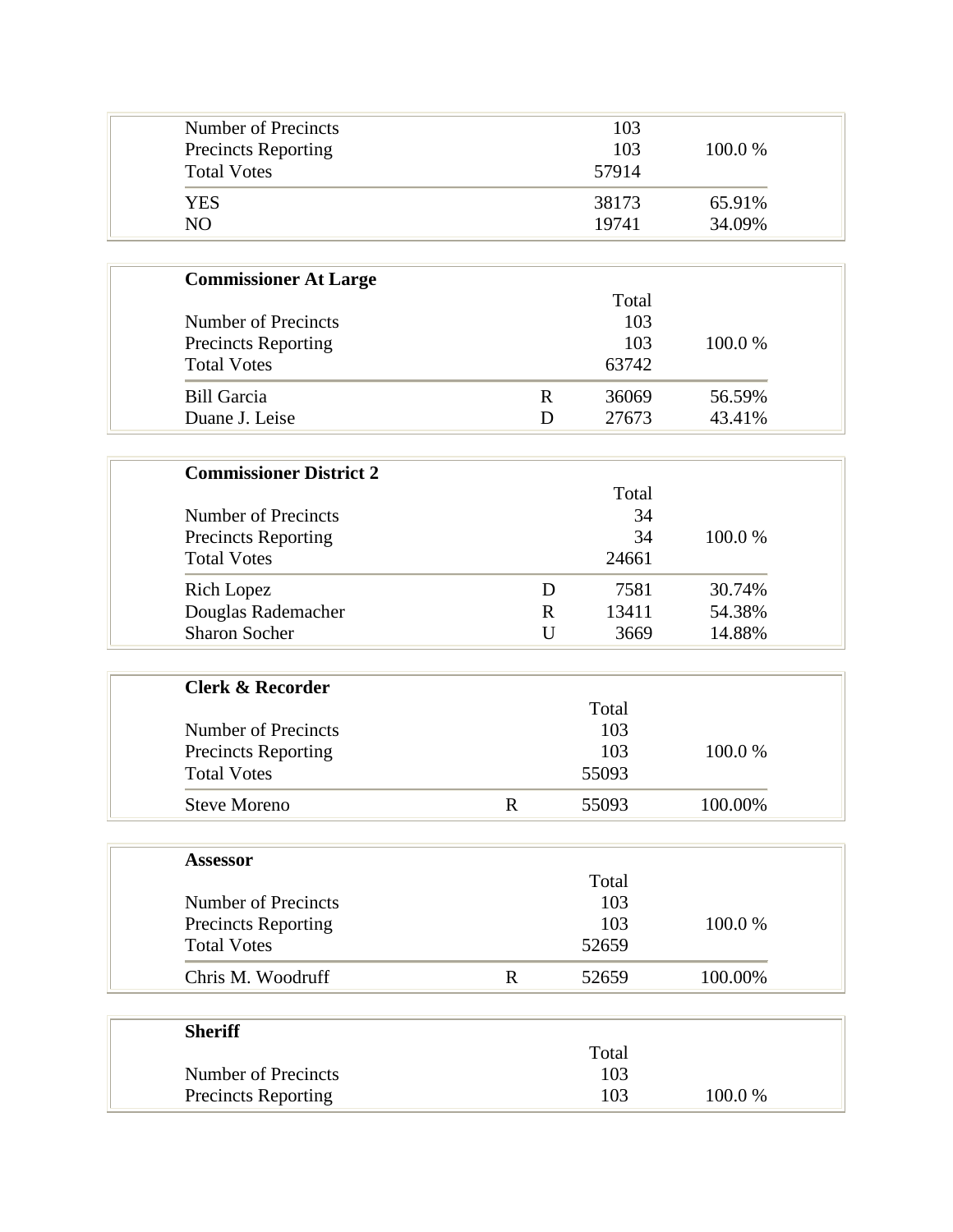| <b>Total Votes</b>            |             | 53625          |         |
|-------------------------------|-------------|----------------|---------|
| John B. Cooke                 | $\mathbf R$ | 53625          | 100.00% |
|                               |             |                |         |
| Dacono Mayor                  |             |                |         |
|                               |             | Total          |         |
| Number of Precincts           |             | 2              |         |
| <b>Precincts Reporting</b>    |             | $\overline{2}$ | 100.0%  |
| <b>Total Votes</b>            |             | 735            |         |
| <b>Wade Carlson</b>           |             | 368            | 50.07%  |
| Larry Johnston                |             | 367            | 49.93%  |
|                               |             |                |         |
| <b>Dacono Council Members</b> |             |                |         |
|                               |             | Total          |         |
| <b>Number of Precincts</b>    |             | $\overline{2}$ |         |
| <b>Precincts Reporting</b>    |             | $\overline{2}$ | 100.0%  |
| <b>Total Votes</b>            |             | 1219           |         |
| Ronald Koger                  |             | 246            | 20.18%  |
| Charles L. Sigman             |             | 281            | 23.05%  |
| <b>Thomas 'Tom' McCune</b>    |             | 427            | 35.03%  |
| <b>Richard Baker</b>          |             | 265            | 21.74%  |
| <b>Amendment 38</b>           |             |                |         |
|                               |             | Total          |         |
| <b>Number of Precincts</b>    |             | 103            |         |
|                               |             | 103            | 100.0%  |
| <b>Precincts Reporting</b>    |             |                |         |

| <b>Precincts Reporting</b><br><b>Total Votes</b> | 103<br>64895 | 100.0% |
|--------------------------------------------------|--------------|--------|
| <b>YES</b>                                       | 20196        | 31.12% |
| NО                                               | 44699        | 68.88% |

| <b>Amendment 39</b>        |       |         |
|----------------------------|-------|---------|
|                            | Total |         |
| Number of Precincts        | 103   |         |
| <b>Precincts Reporting</b> | 103   | 100.0 % |
| <b>Total Votes</b>         | 66334 |         |
| <b>YES</b>                 | 24723 | 37.27%  |
| NO                         | 41611 | 62.73%  |

| <b>Amendment 40</b>        |       |           |
|----------------------------|-------|-----------|
|                            | Total |           |
| Number of Precincts        | 103   |           |
| <b>Precincts Reporting</b> | 103   | $100.0\%$ |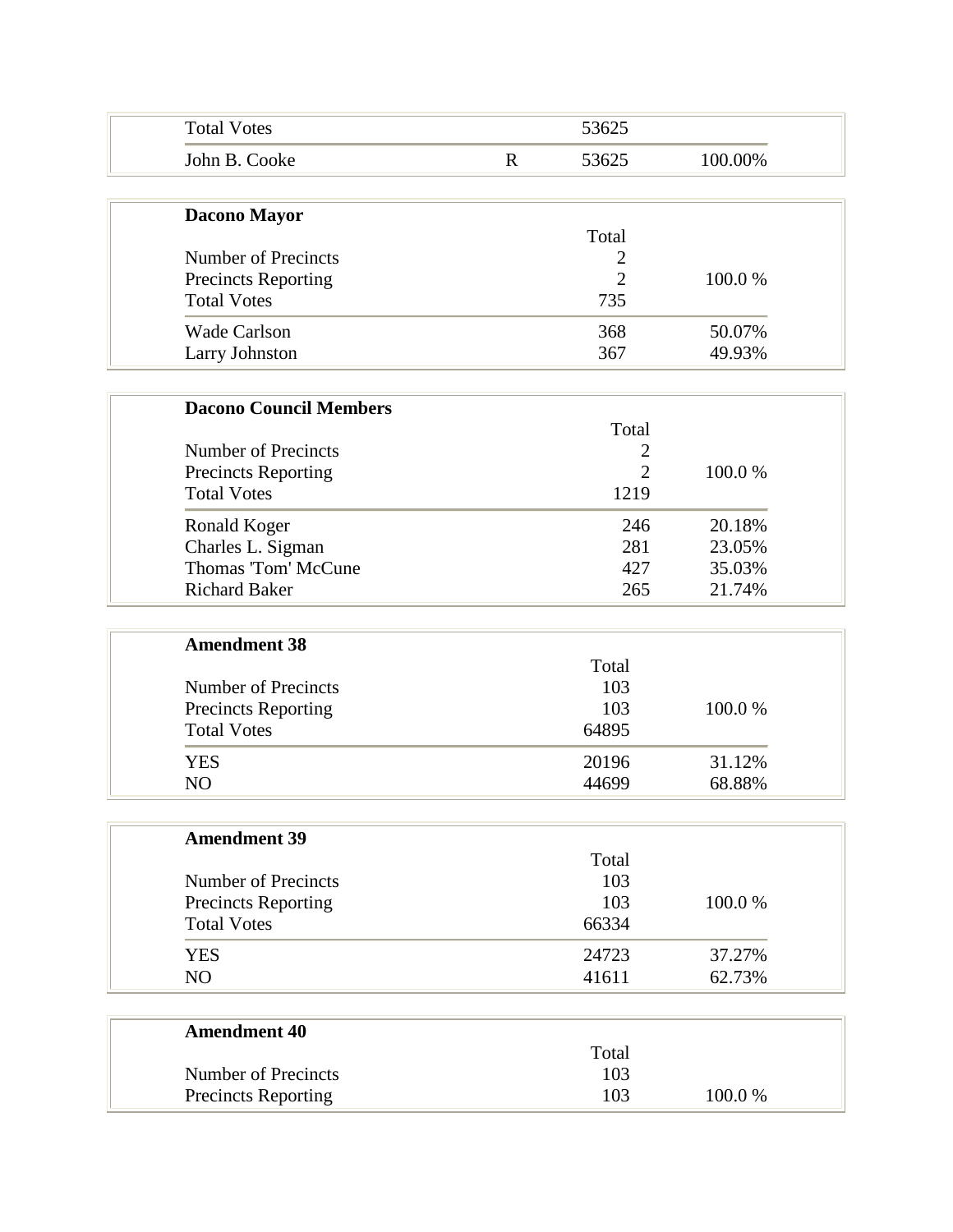| <b>Total Votes</b> | 66229 |        |
|--------------------|-------|--------|
| YES                | 30043 | 45.36% |
| NO                 | 36186 | 54.64% |

| Total |         |
|-------|---------|
|       |         |
| 103   |         |
| 103   | 100.0 % |
| 65665 |         |
| 39287 | 59.83%  |
| 26378 | 40.17%  |
|       |         |

| <b>Amendment 42</b>        |       |         |
|----------------------------|-------|---------|
|                            | Total |         |
| Number of Precincts        | 103   |         |
| <b>Precincts Reporting</b> | 103   | 100.0 % |
| <b>Total Votes</b>         | 67482 |         |
| <b>YES</b>                 | 33948 | 50.31%  |
| NO.                        | 33534 | 49.69%  |

| <b>Amendment 43</b>        |       |         |
|----------------------------|-------|---------|
|                            | Total |         |
| Number of Precincts        | 103   |         |
| <b>Precincts Reporting</b> | 103   | 100.0 % |
| <b>Total Votes</b>         | 67892 |         |
| <b>YES</b>                 | 43241 | 63.69%  |
| N <sub>O</sub>             | 24651 | 36.31%  |

| <b>Amendment 44</b>        |       |         |
|----------------------------|-------|---------|
|                            | Total |         |
| Number of Precincts        | 103   |         |
| <b>Precincts Reporting</b> | 103   | 100.0 % |
| <b>Total Votes</b>         | 67909 |         |
| <b>YES</b>                 | 22802 | 33.58%  |
| N <sub>O</sub>             | 45107 | 66.42%  |

| <b>Referendum E</b>        |       |         |
|----------------------------|-------|---------|
|                            | Total |         |
| Number of Precincts        | 103   |         |
| <b>Precincts Reporting</b> | 103   | 100.0 % |
| <b>Total Votes</b>         | 65984 |         |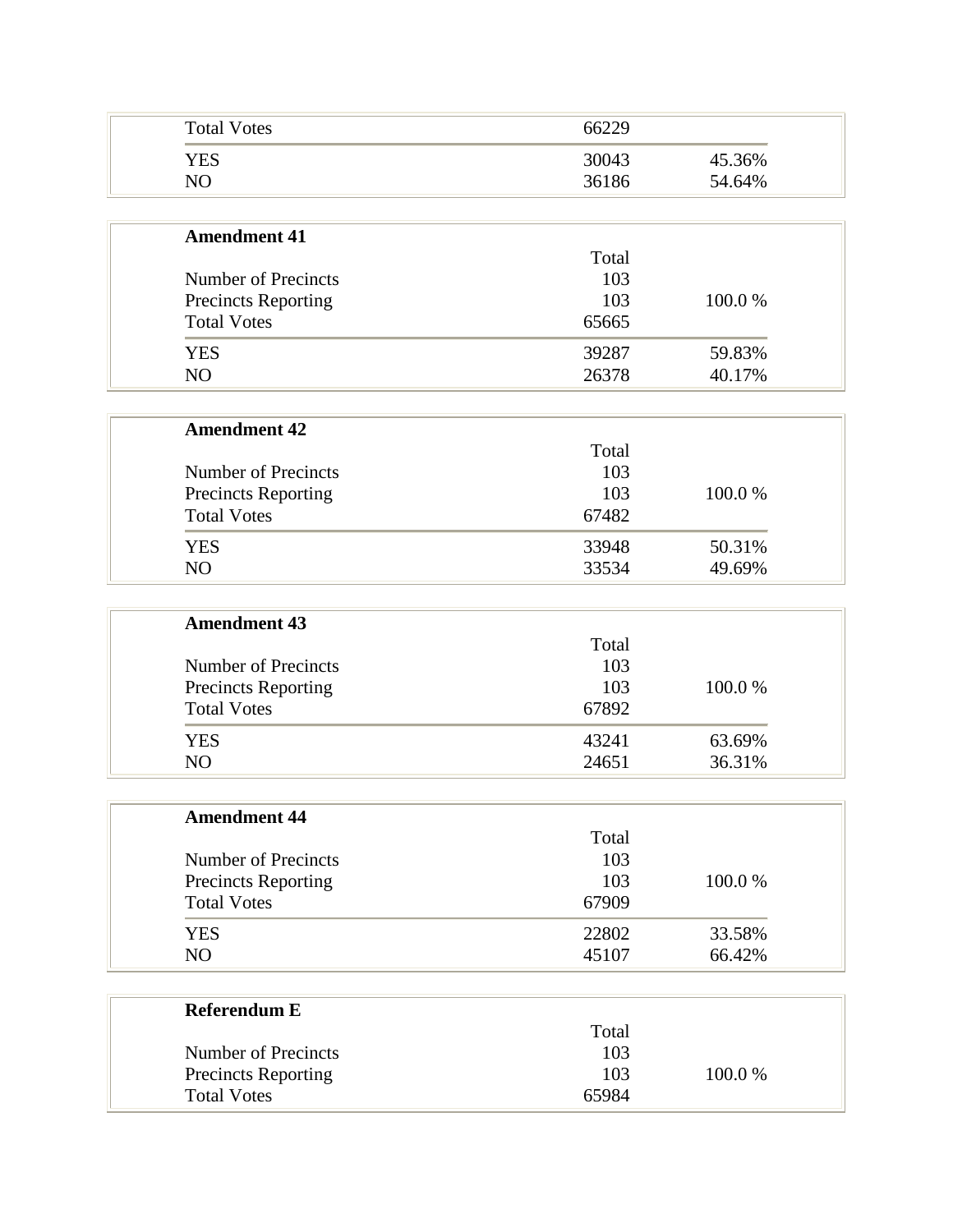| $1\%$<br>$\overline{\phantom{0}}$<br>99% |
|------------------------------------------|
|                                          |

| <b>Referendum F</b>        |       |         |
|----------------------------|-------|---------|
|                            | Total |         |
| Number of Precincts        | 103   |         |
| <b>Precincts Reporting</b> | 103   | 100.0 % |
| <b>Total Votes</b>         | 62067 |         |
| <b>YES</b>                 | 27097 | 43.66%  |
| NO                         | 34970 | 56.34%  |
|                            |       |         |

| <b>Referendum G</b>        |       |         |
|----------------------------|-------|---------|
|                            | Total |         |
| Number of Precincts        | 103   |         |
| <b>Precincts Reporting</b> | 103   | 100.0 % |
| <b>Total Votes</b>         | 62587 |         |
| <b>YES</b>                 | 44493 | 71.09%  |
| N()                        | 18094 | 28.91%  |

| <b>Referendum H</b>        |       |         |
|----------------------------|-------|---------|
|                            | Total |         |
| Number of Precincts        | 103   |         |
| <b>Precincts Reporting</b> | 103   | 100.0 % |
| <b>Total Votes</b>         | 64704 |         |
| <b>YES</b>                 | 32903 | 50.85%  |
| N <sub>O</sub>             | 31801 | 49.15%  |

| <b>Referendum I</b>        |       |         |
|----------------------------|-------|---------|
|                            | Total |         |
| Number of Precincts        | 103   |         |
| <b>Precincts Reporting</b> | 103   | 100.0 % |
| <b>Total Votes</b>         | 67120 |         |
| <b>YES</b>                 | 25342 | 37.76%  |
| NO.                        | 41778 | 62.24%  |

| <b>Referendum J</b>        |       |         |
|----------------------------|-------|---------|
|                            | Total |         |
| Number of Precincts        | 103   |         |
| <b>Precincts Reporting</b> | 103   | 100.0 % |
| <b>Total Votes</b>         | 65564 |         |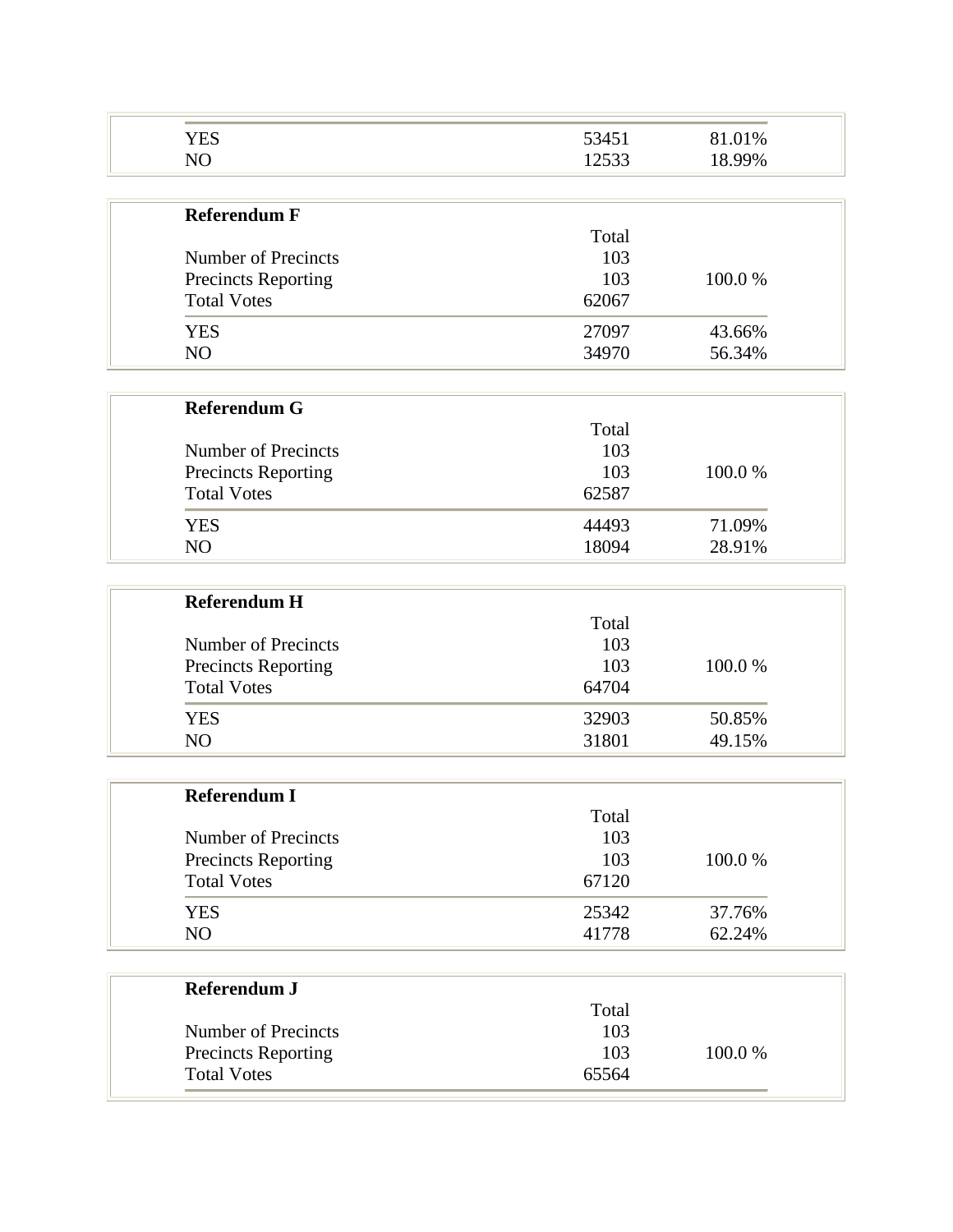|  | റം.<br>YV <sub>o</sub><br>∕⊍ |
|--|------------------------------|
|  | .82%                         |

| <b>Referendum K</b>        |       |         |
|----------------------------|-------|---------|
|                            | Total |         |
| Number of Precincts        | 103   |         |
| <b>Precincts Reporting</b> | 103   | 100.0 % |
| <b>Total Votes</b>         | 65507 |         |
| <b>YES</b>                 | 39172 | 59.80%  |
| NΟ                         | 26335 | 40.20%  |

| <b>Weld County Question 1A</b> |       |         |
|--------------------------------|-------|---------|
|                                | Total |         |
| Number of Precincts            | 103   |         |
| <b>Precincts Reporting</b>     | 103   | 100.0 % |
| <b>Total Votes</b>             | 58013 |         |
| <b>YES</b>                     | 37082 | 63.92%  |
| NO.                            | 20931 | 36.08%  |

| <b>Berthoud Ballot Issue 2B</b> |       |         |
|---------------------------------|-------|---------|
|                                 | Total |         |
| Number of Precincts             |       |         |
| <b>Precincts Reporting</b>      |       | 100.0 % |
| <b>Total Votes</b>              | 14    |         |
| <b>YES</b>                      | 8     | 57.14%  |
| NΩ                              | h     | 42.86%  |

| <b>Berthoud Ballot Issue 2C</b> |       |         |
|---------------------------------|-------|---------|
|                                 | Total |         |
| Number of Precincts             |       |         |
| <b>Precincts Reporting</b>      |       | 100.0 % |
| <b>Total Votes</b>              | 14    |         |
| <b>YES</b>                      |       | 50.00%  |
| NΟ                              |       | 50.00%  |

| <b>Dacono Ballot Question 2A</b> |       |         |
|----------------------------------|-------|---------|
|                                  | Total |         |
| Number of Precincts              |       |         |
| <b>Precincts Reporting</b>       |       | 100.0 % |
| <b>Total Votes</b>               | 760   |         |
| YES                              | 362   | 47.63%  |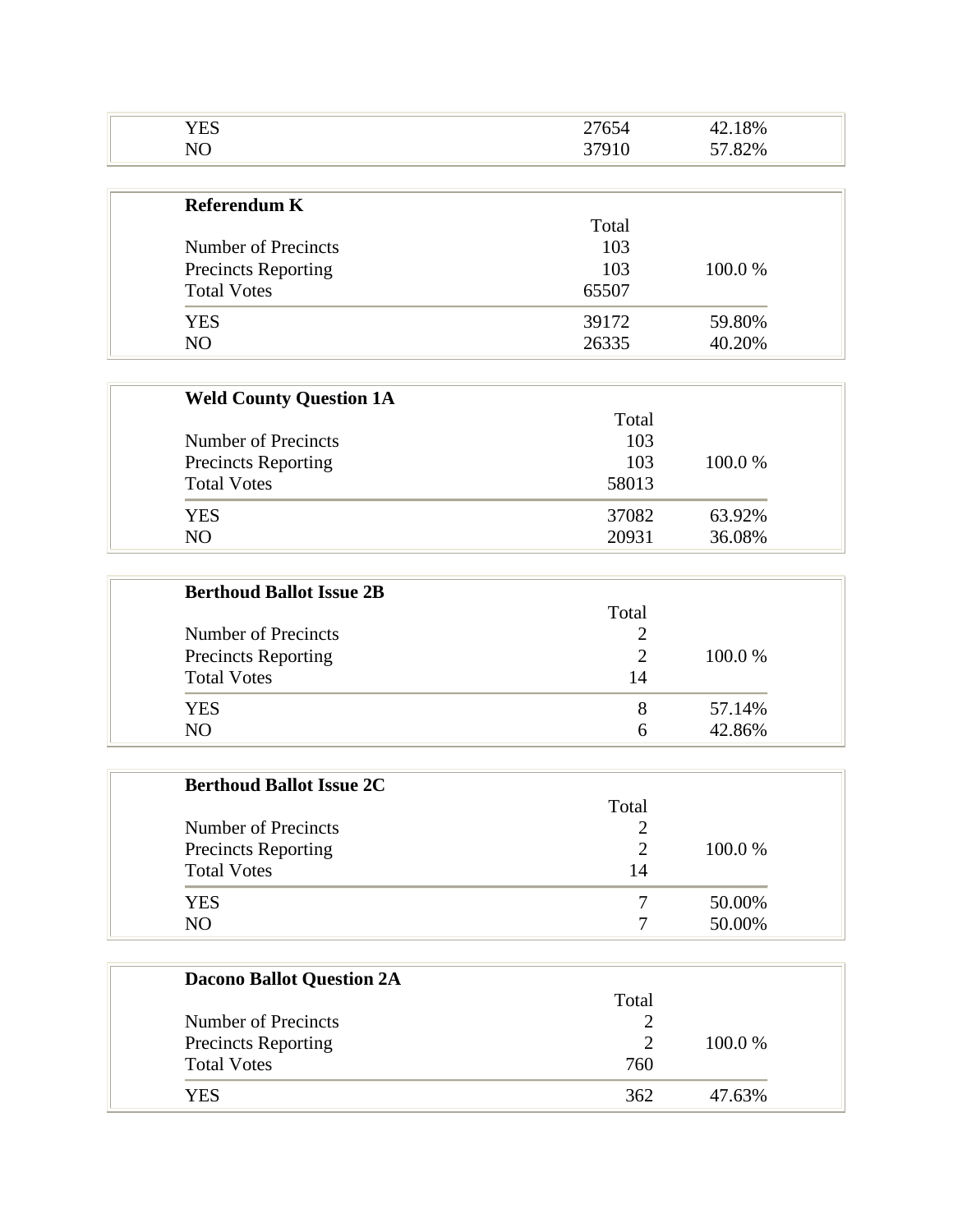| NO.                              | 398   | 52.37%  |
|----------------------------------|-------|---------|
| <b>Firestone Ballot Issue 2A</b> |       |         |
|                                  | Total |         |
| Number of Precincts              |       |         |
| <b>Precincts Reporting</b>       | 7     | 100.0 % |
| <b>Total Votes</b>               | 2288  |         |
| <b>YES</b>                       | 847   | 37.02%  |
| NO                               | 1441  | 62.98%  |

| <b>Johnstown Ballot Question 2A</b> |       |         |
|-------------------------------------|-------|---------|
|                                     | Total |         |
| Number of Precincts                 |       |         |
| <b>Precincts Reporting</b>          | 3     | 100.0 % |
| <b>Total Votes</b>                  | 2122  |         |
| <b>YES</b>                          | 1509  | 71.11\% |
| NΟ                                  | 613   | 28.89%  |

| <b>Longmont Ballot Issue 2A</b> |       |         |
|---------------------------------|-------|---------|
|                                 | Total |         |
| Number of Precincts             |       |         |
| <b>Precincts Reporting</b>      |       | 100.0 % |
| <b>Total Votes</b>              | 5     |         |
| <b>YES</b>                      |       | 40.00%  |
| N <sub>O</sub>                  | 3     | 60.00%  |

| <b>Longmont Ballot Issue 2B</b> |       |         |
|---------------------------------|-------|---------|
|                                 | Total |         |
| Number of Precincts             |       |         |
| <b>Precincts Reporting</b>      |       | 100.0 % |
| <b>Total Votes</b>              | 5     |         |
| YES                             |       | 20.00%  |
| NΟ                              | 4     | 80.00%  |

| <b>Milliken Ballot Issue 2A</b> |       |         |
|---------------------------------|-------|---------|
|                                 | Total |         |
| Number of Precincts             |       |         |
| <b>Precincts Reporting</b>      |       | 100.0 % |
| <b>Total Votes</b>              | 1257  |         |
| <b>YES</b>                      | 740   | 58.87%  |
| N <sub>O</sub>                  | 517   | 41.13%  |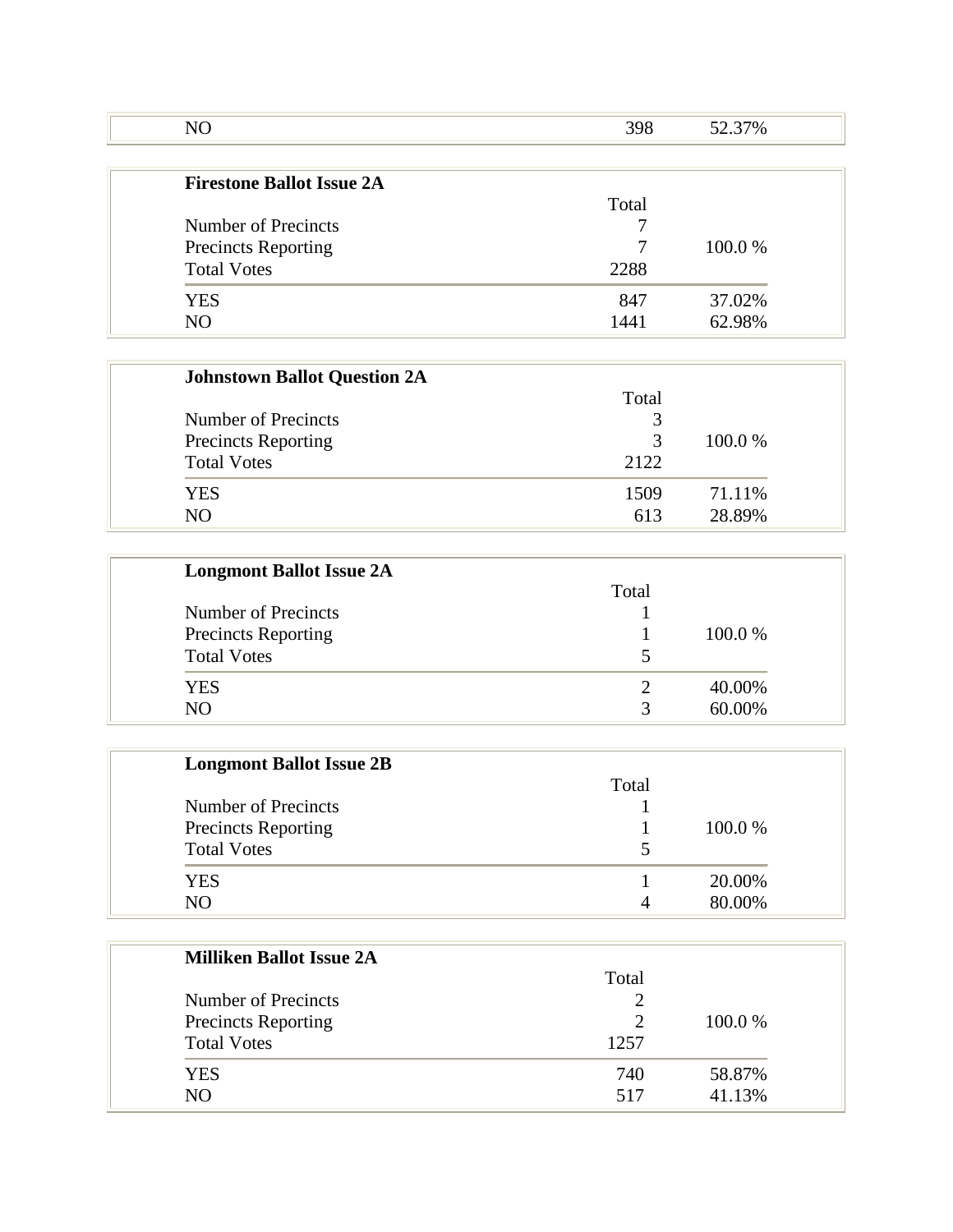| <b>Northglenn Ballot Question 2A</b> |       |         |
|--------------------------------------|-------|---------|
|                                      | Total |         |
| Number of Precincts                  |       |         |
| <b>Precincts Reporting</b>           |       | 100.0 % |
| <b>Total Votes</b>                   | 3     |         |
| YES.                                 |       | 66.67%  |
| NΟ                                   |       | 33.33%  |

| <b>Thompson R2-J Ballot Issue 3A</b> |       |         |
|--------------------------------------|-------|---------|
|                                      | Total |         |
| Number of Precincts                  |       |         |
| <b>Precincts Reporting</b>           | 3     | 100.0 % |
| <b>Total Votes</b>                   | 258   |         |
| <b>YES</b>                           | 138   | 53.49%  |
| NΩ                                   | 120   | 46.51%  |

| Total |         |
|-------|---------|
| 6     |         |
| 6     | 100.0 % |
| 1766  |         |
| 930   | 52.66%  |
| 836   | 47.34%  |
|       |         |

| Ft. Lupton RE-8 Ballot Issue 3A |       |         |
|---------------------------------|-------|---------|
|                                 | Total |         |
| Number of Precincts             | 8     |         |
| <b>Precincts Reporting</b>      | 8     | 100.0 % |
| <b>Total Votes</b>              | 2836  |         |
| YES                             | 1476  | 52.05%  |
| N <sub>O</sub>                  | 1360  | 47.95%  |

| <b>Ft. Lupton RE-8 Ballot Issue 3B</b> |       |         |
|----------------------------------------|-------|---------|
|                                        | Total |         |
| Number of Precincts                    | 8     |         |
| <b>Precincts Reporting</b>             | 8     | 100.0 % |
| <b>Total Votes</b>                     | 2833  |         |
| YES                                    | 1488  | 52.52%  |
| N <sub>O</sub>                         | 1345  | 47.48%  |